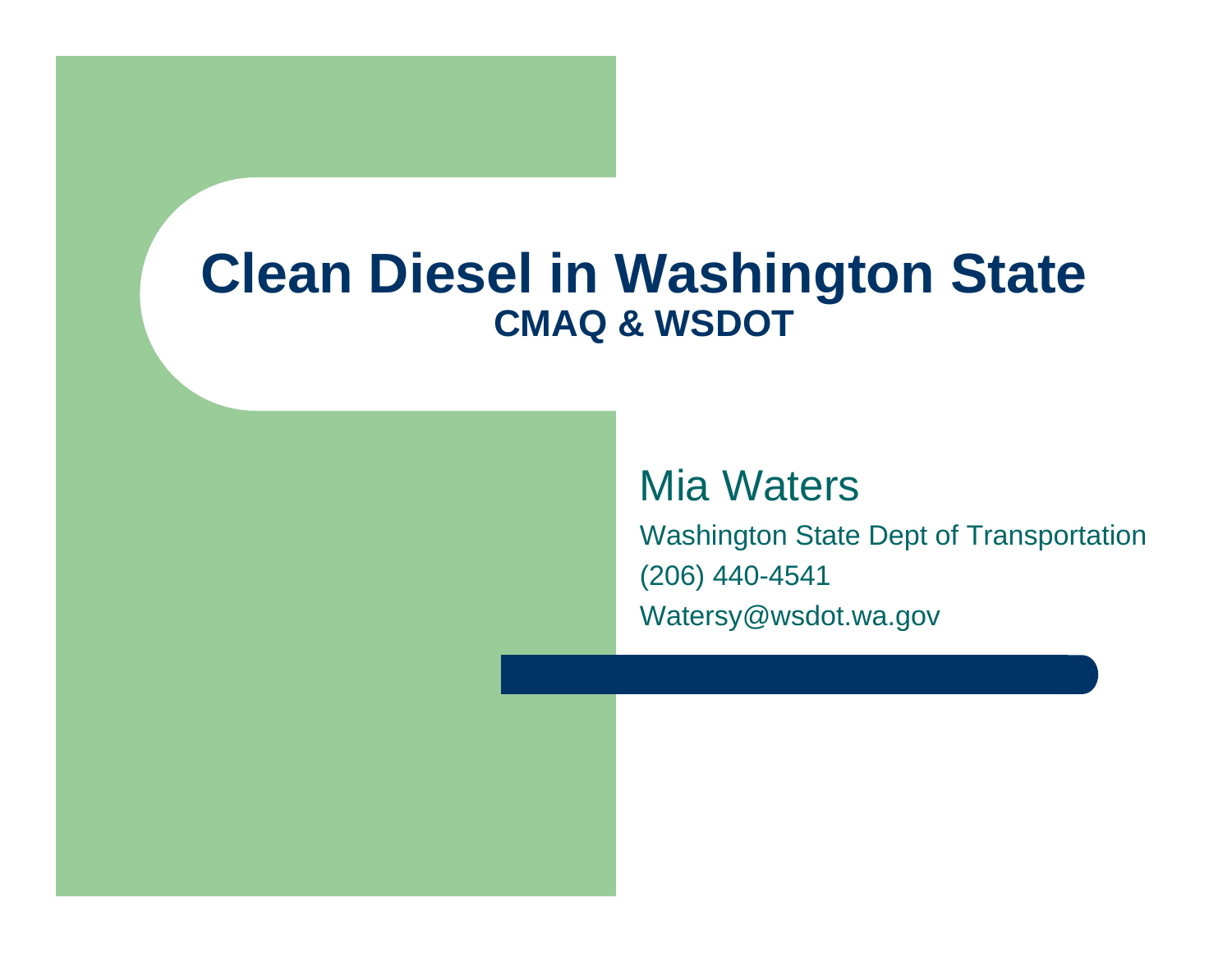# **CMAQ Competition**

- **Internal Competition** 
	- Intelligent Transportation Projects, Regional Practices
- **External Competition** 
	- Regional Project Selection Framework
	- Standard Practices
- What helped us get there Constant Messages
	- Puget Sound Clean Air Agency Diesel Solutions
	- Ecology
	- News Media
	- SAFETEA-LU Summit
	- "Safety"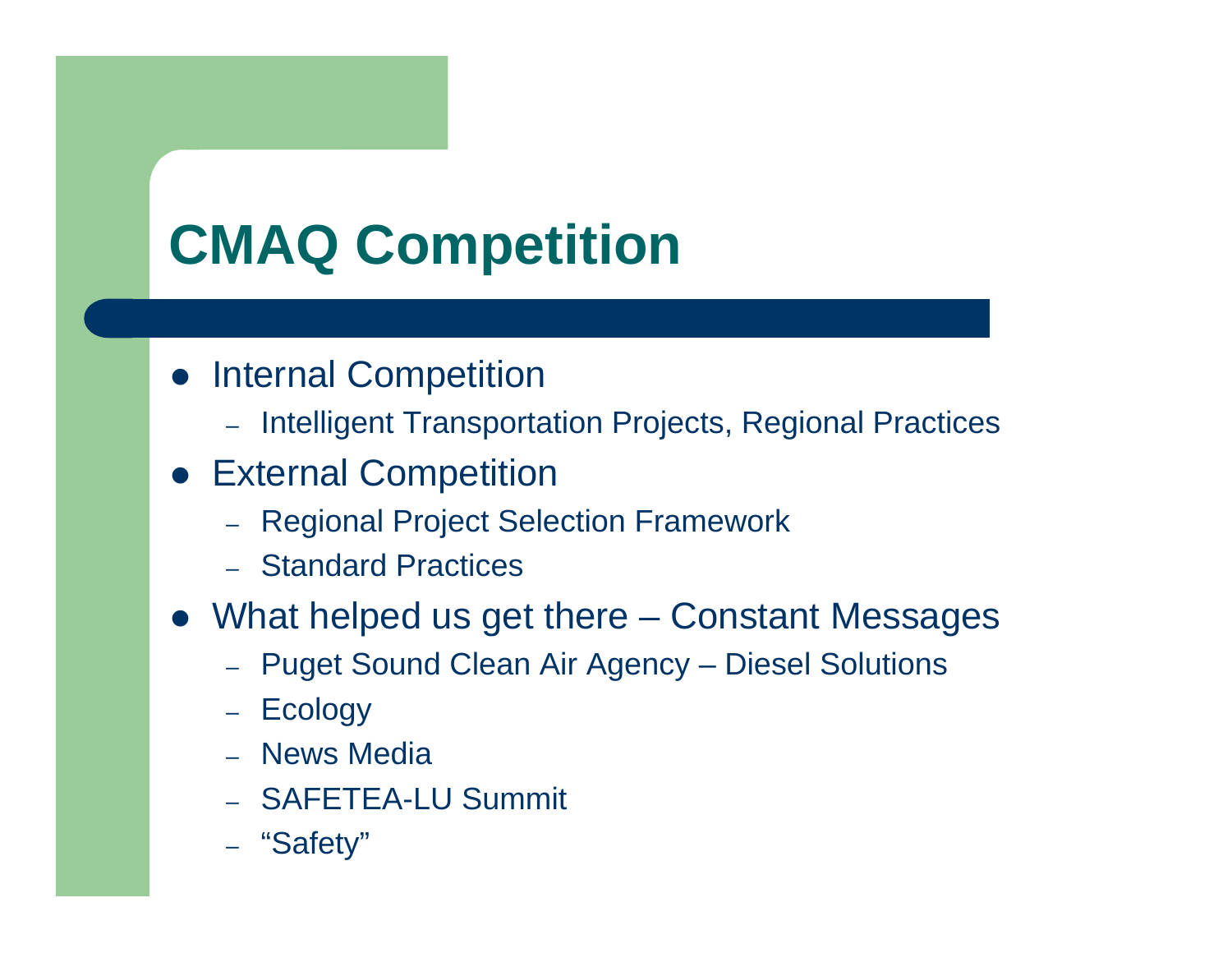



Change out to Light Emitting Diode (LED) **Lighting**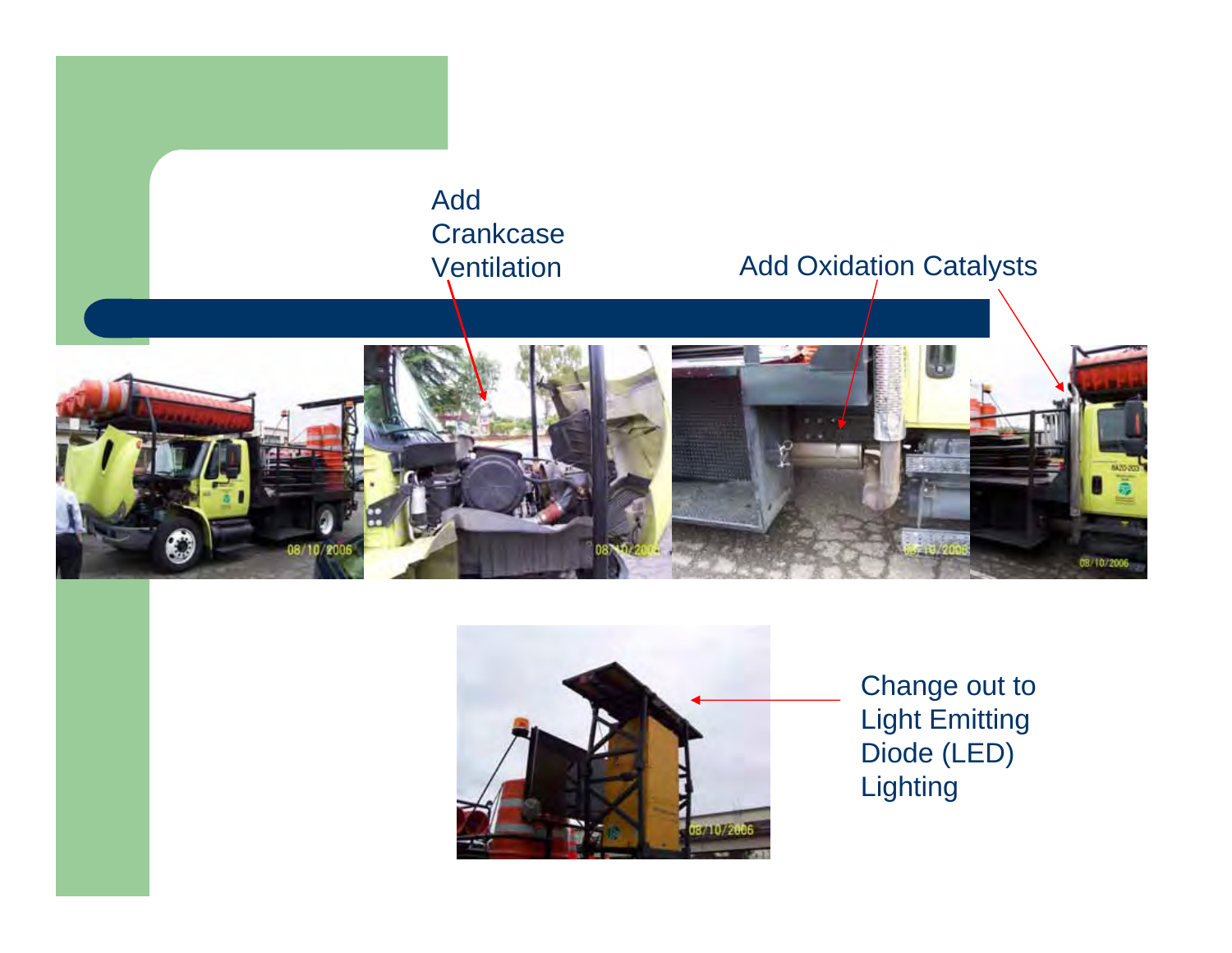## **What did we get?**

- \$1.7M Puget Sound (\$1.5M CMAQ / \$200K) WSDOT match)
	- $-$  Will cover about 200 diesel retrofits (DOCs and CCVs) and 200 to 400 LED light change-outs
- \$300K Spokane (\$240 CMAQ / \$60 State Ecology match)
	- Still figuring out mix of equipment selection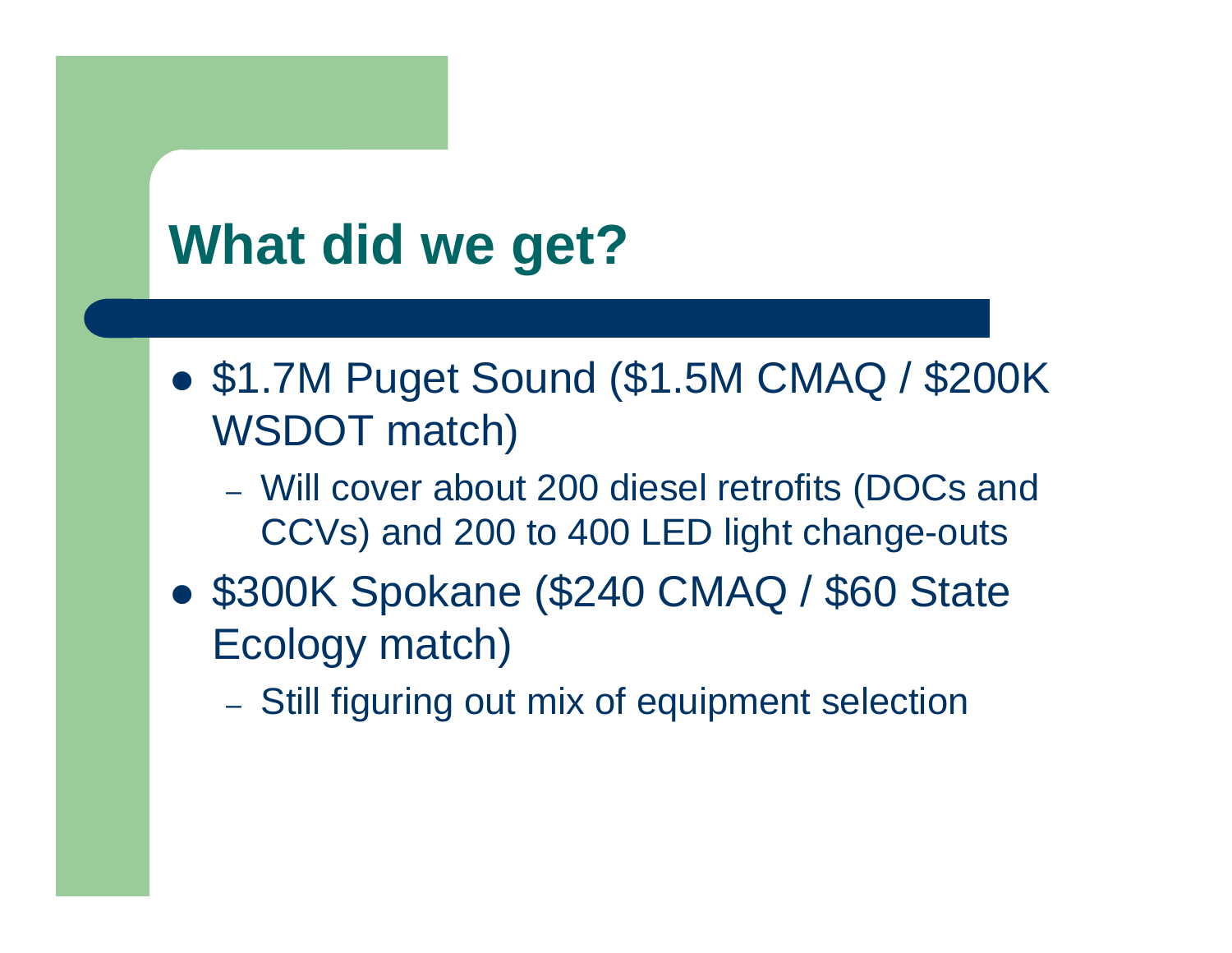## **Challenges with money**

- **Paperwork** 
	- STIP, federal, state work orders
- Myths (who can charge)
	- $$  agency staff can charge the project – just not administration
- Vehicles already on rotation timing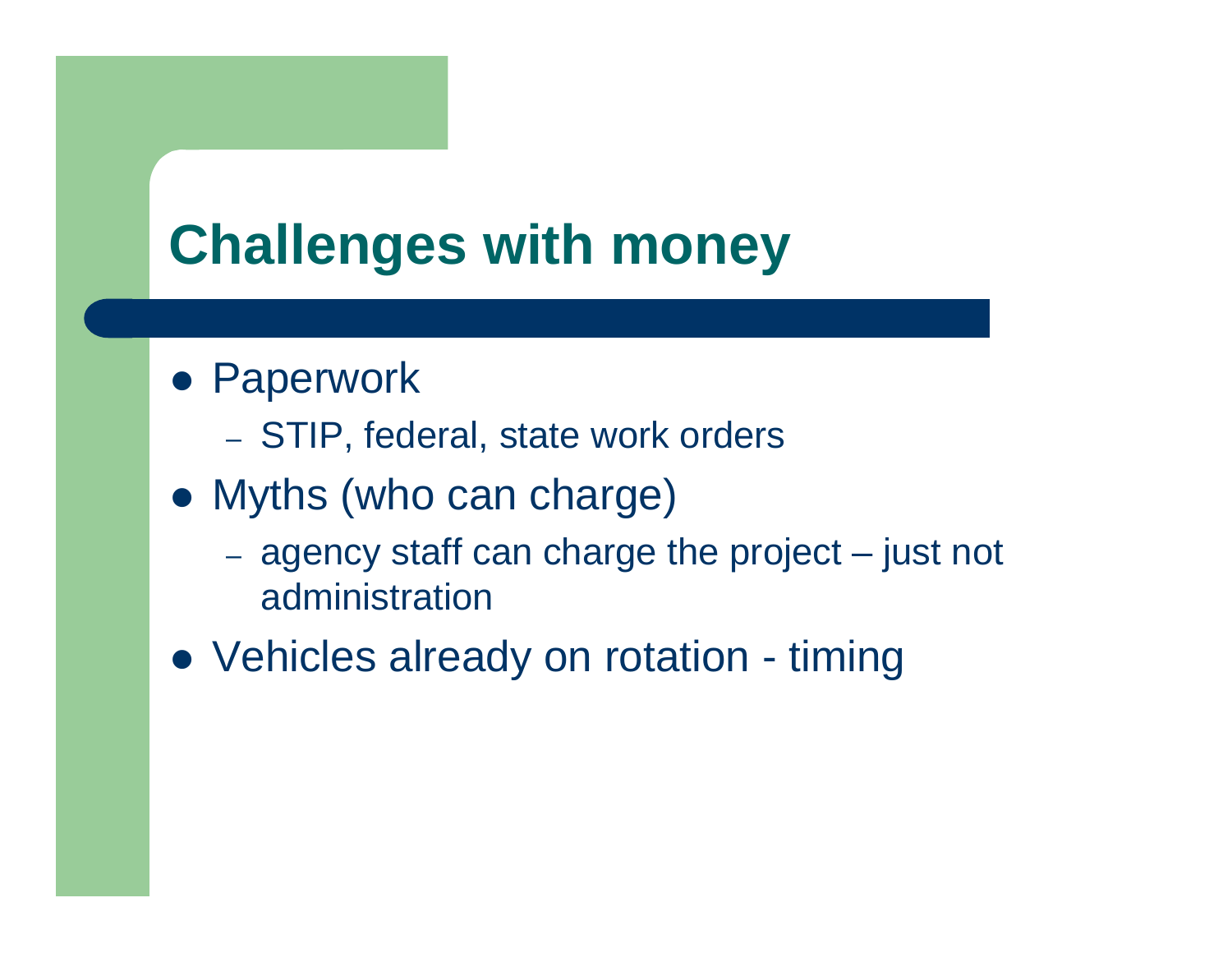#### **Other WSDOT Cleaner Diesel Efforts**

- **•** Biodiesel
- No Idle Policy
- Continued focus on maintenance
- Project best practices for contracts